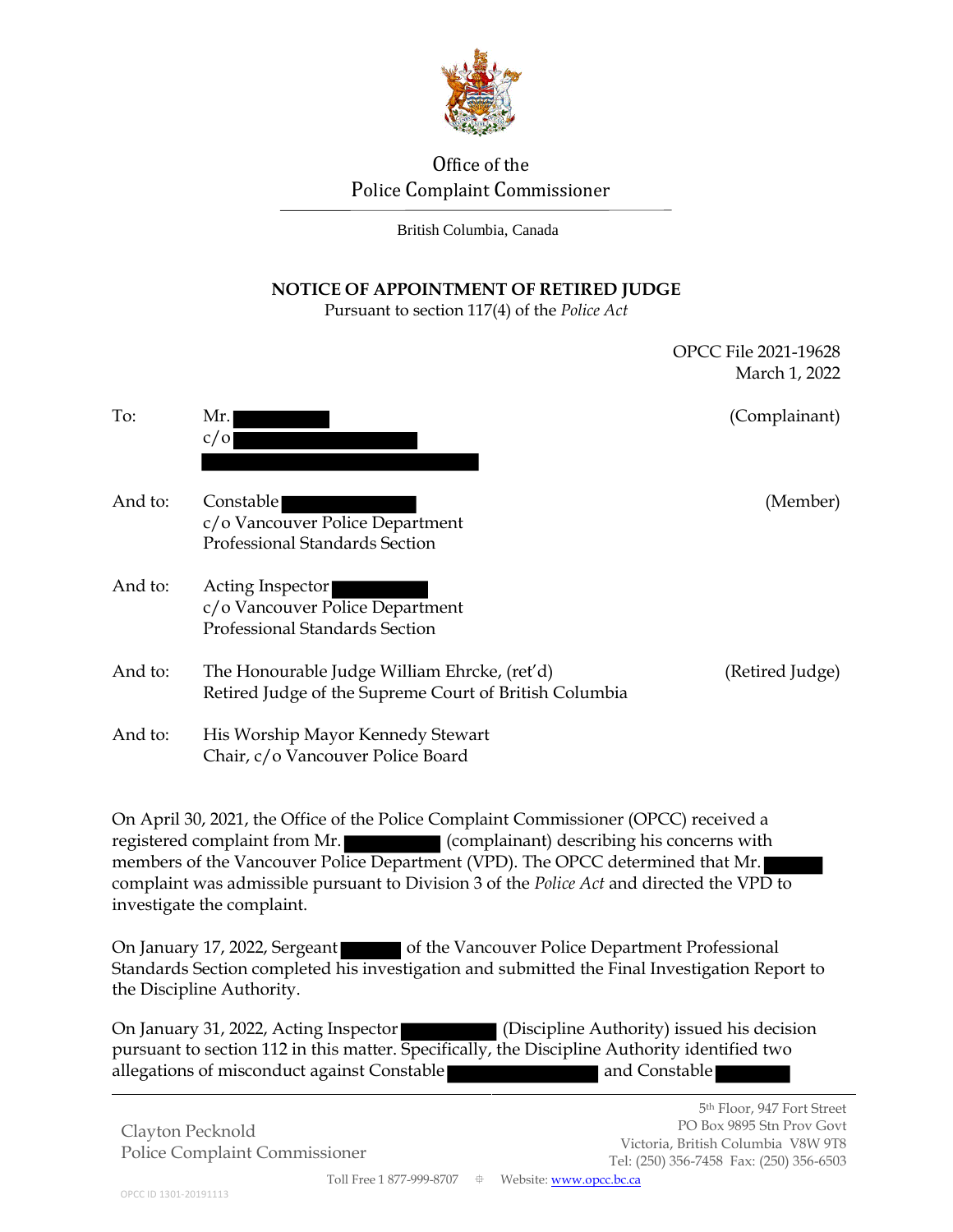Page 2 March 1, 2022 OPCC 2021-19628

(respondent members). He determined that the allegations of *Abuse of Authority* pursuant to section 77(3)(a)(ii)(A) of the *Police Act* and *Neglect of Duty* pursuant to section 77(3)(m)(ii) of the *Police Act* against the respondent members did not appear to be substantiated.

Pursuant to section 117(1) of the *Police Act*, having reviewed the matter I consider that there is a reasonable basis to believe that the decision of the Discipline Authority is incorrect with respect to the conduct of Constable I do not have a reasonable basis to believe the decision is incorrect with respect to Constable

### **Background**

On March 15, 2021, the complainant and a female acquaintance were walking on the sidewalk of East Hastings Street when Constable exited his police vehicle and approached them. According to Constable his attention was drawn to the complainant as it appeared he was causing a disturbance by yelling and swearing in the street. The member gave evidence that he exited the police vehicle to investigate the situation and to ensure everyone's safety, as he did not know if an assault occurred or if someone was hurt.

CCTV video evidence of the interaction appears to depict Constable approaching the complainant and taking the complainant to the ground. Once on the ground, cellphone video evidence from the female acquaintance depicts Constable deploying strikes to the complainant, including to the complainant's head.

According to the member's partner, Constable she initially remained in the police vehicle as she believed that Constable would quickly de-escalate the situation. Constable subsequently exited the police vehicle to assist in handcuffing the complainant.

Constable reported that the complainant was initially arrested for *Assaulting a Peace Officer*, *Uttering Threats*, *Causing a Disturbance*, and *Breach of the Peace*. However, the complainant was ultimately arrested for *Breach of the Peace* and transported to the Vancouver Jail where he was released a short time later without charges.

The complainant alleged that the respondent members used excessive force during his arrest and that he was never advised of the reason for his arrest.

## **DA Decision**

On January 31, 2022, the Discipline Authority issued his decision. Having reviewed the evidence, the Discipline Authority determined that the respondent members had a duty to investigate the complainant when they observed him causing a disturbance. Additionally, the Discipline Authority determined that Constable **had reasonable grounds to believe he** was about to be assaulted, as the complainant took up a "fighting stance" and cocked his fist back, and formed reasonable grounds to arrest the complainant for assaulting a police officer when the complainant grabbed the collar of Constable shirt.

In examining the force utilized, the Discipline Authority found that the complainant actively fought with Constable on the ground, that Constable used strikes to gain

> Office of the Police Complaint Commissioner

> > British Columbia, Canada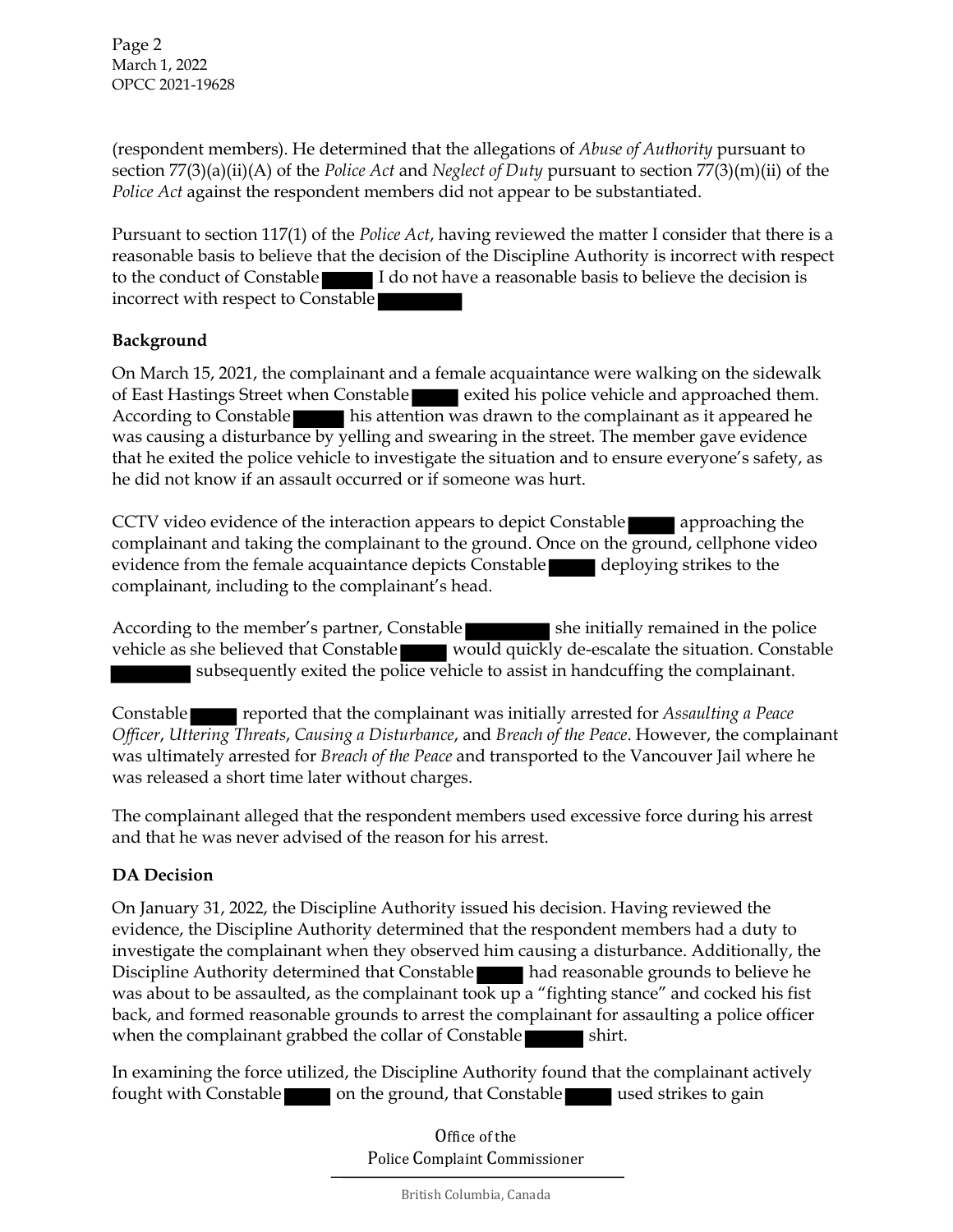Page 3 March 1, 2022 OPCC 2021-19628

compliance from the complainant for handcuffing, and the respondent members' actions were reasonable and justified.

In regard to the allegation that the complainant was not advised of the reason for his arrest, the Discipline Authority found that the respondent members had a duty to advise the complainant of the reasons for his arrest, and that the testimonial and video evidence clearly demonstrates that the complainant was advised of the reasons for his arrest.

#### **OPCC Decision, Section 117 of the** *Police Act*

After review of the Discipline Authority's decision, I am of the view that the Discipline Authority appears to have erred in not adequately and independently assessing all of the available evidence as to whether Constable had lawful authority to use force and whether the force deployed by Constable was necessary and proportional in the circumstances.

In assessing Constable **lawful authority to use force, the Discipline Authority does not** appear to sufficiently consider the available video evidence and independent witness testimony with respect to the complainant's conduct prior to being taken to the ground. Specifically, the evidence of the female acquaintance and the independent witness support the complainant's contention that he did not grab Constable as alleged by the member, and the complainant and the independent witnesses gave evidence that the complainant had his hands down at the time Constable initiated the take-down. Additionally, the CCTV video evidence appears to depict a rapid take-down by Constable upon approach.

I further note that it does not appear the Discipline Authority considered the inconsistencies between Constable statement in his General Occurrence report (that the complainant immediately charged at the member upon approach) and his testimonial evidence, as well as the video evidence, which does not appear to support this initial assertion.

Finally, the Discipline Authority does not sufficiently analyze Constable assertion that he was "in a fight for [his] life," and other statements made by Constable describing the actions of the complainant, in light of other available sources of objective evidence, such as video, in order to appropriately determine whether the force used in these circumstances was necessary, reasonable and proportional in the circumstances.

I therefore have a reasonable basis to conclude that the Discipline Authority was incorrect in determining that Constable had lawful authority to use force and that the force used was not excessive in the circumstances.

Therefore, pursuant to section 117(4) of the *Police Act* and based on a recommendation from the Associate Chief Justice of the Supreme Court of British Columbia, I am appointing William Ehrcke, retired Supreme Court Judge, to review this matter and arrive at his own decision based on the evidence.

> Office of the Police Complaint Commissioner